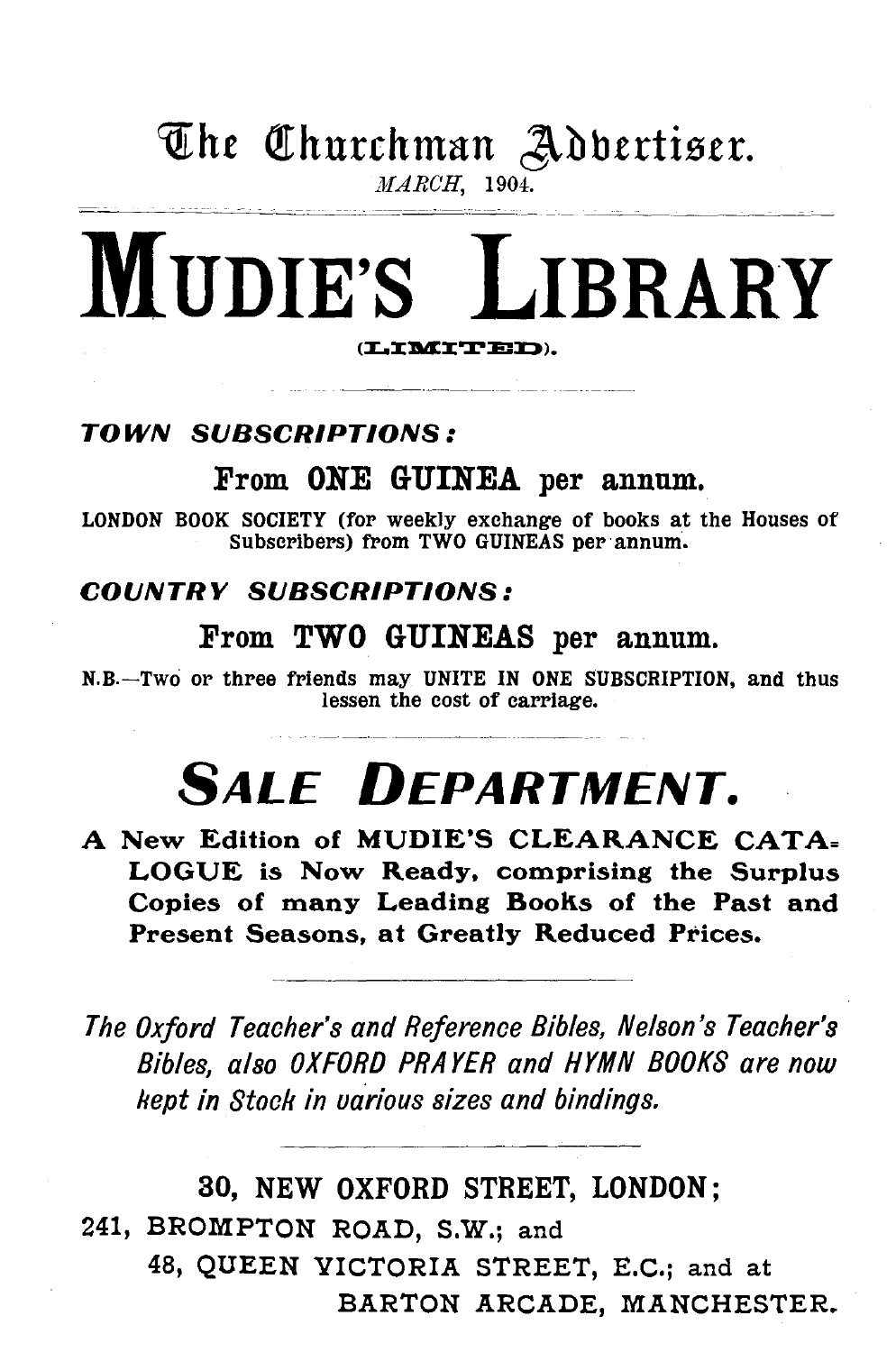# **THE CONGO BALOLO MISSION**

### *of The Regions 'Beyond M issionarg Union.*

ESTABLISHED 1889.

The Congo Balolo Mission has Six Stations on the Upper Congo---at Leopoldville, Lolanga, Bonginda, Ikau, Bongandanga and Baringa. During the last fifteen years over One Hundred Missionaries have been sent out, of whom thir

The mission is served by  $\textbf{Two Steames}-$ the s.s. *Pioneer* and the s.s. *Livingstone*, and has established a **Printing Press** at Bongandanga. Its workers have reduced two native languages—Eleko and Lomongo—to writing, and a large amount of translation work, including<br>the greater part of the **New Testament**, has been accomplished in the latter. Over **Two Thousand Children** are taught in its day-schools, and a large amount of **itinerating** work is done in the villages adjoining the stations. During 1903 the work has been specially promising, and shows every sign of becoming an increasing power amongst the Congo people.

FURTHER INFORMATION CAN BE OBTAINED FROM

### H. GRATTAN GUINNESS, M.D., Harley House, Bow, LONDON, E.

*For Up-to-date Facts ort the Condition of Congoland, see "Regions*  Beyond," the monthly organ of the Regions Beyond Missionary<br>Union. Price Threepence.

> R.B.M.U. PUBLICATION DEPT., Harley House, Bow. S. W. PARTRIDGE & CO., 9, Paternoster Row, E.C.

### **THE Expositor's 6r¢¢k C¢stam¢nt.**

THE THIRD VOLUME OF

### THE EXPOSITOR'S GREEK TESTAMENT.

Edited by the Rev. W. RoBERTSON NICOLL, M.A., LL.D. Handsomely printed and bound in buckram. Imp. Svo. *Ready early in December.* 

The Second Epistle to the Corinthians. By the Yery Rev. DEAN BERNARD, D.D. The Epistle to the Galatians. By the Rev. FREDERICK RENDALL, M.A. The Epistle to the Ephesians. By the Rev. Principal SALMOND, D.D. The Epistle to the Philippians. By the Rev. H. A. A. KENNEDY, D.Sc. The Epistle to the Colossians. By Professor A. S. PEAKE, M.A.

**ALREADY PUBLISHED.**<br>VOLUME I., 880 pages, containing-<br>5t. Matthew, 5t. Mark, 5t. Luke. By the Rev. Prof. A. B. Bruce, D.D.<br>5t. John. By the Rev. Prof. MARCUS Dons, D.D. VOLUME II., 954 pages, containing—<br>The Acts of the Apostles. By the Rev. Prof. R. J. KNOWLING, D.D.<br>The Epistle to the Romans. By the Rev. Prof. JAMES DENNEY, D.D.<br>The First Epistle to the Corinthians. By the Rev. Prof. G.

The price of each volume is 28s. Volumes I. and II. may still be had at subscription price, viz., 30s.

Those who have subscribed for Volumes I. and II. may have Volume III. on payment of 15s.

HODDER & STOUGHTON, 27, PATERNOSTER ROW, LONDON, E.C.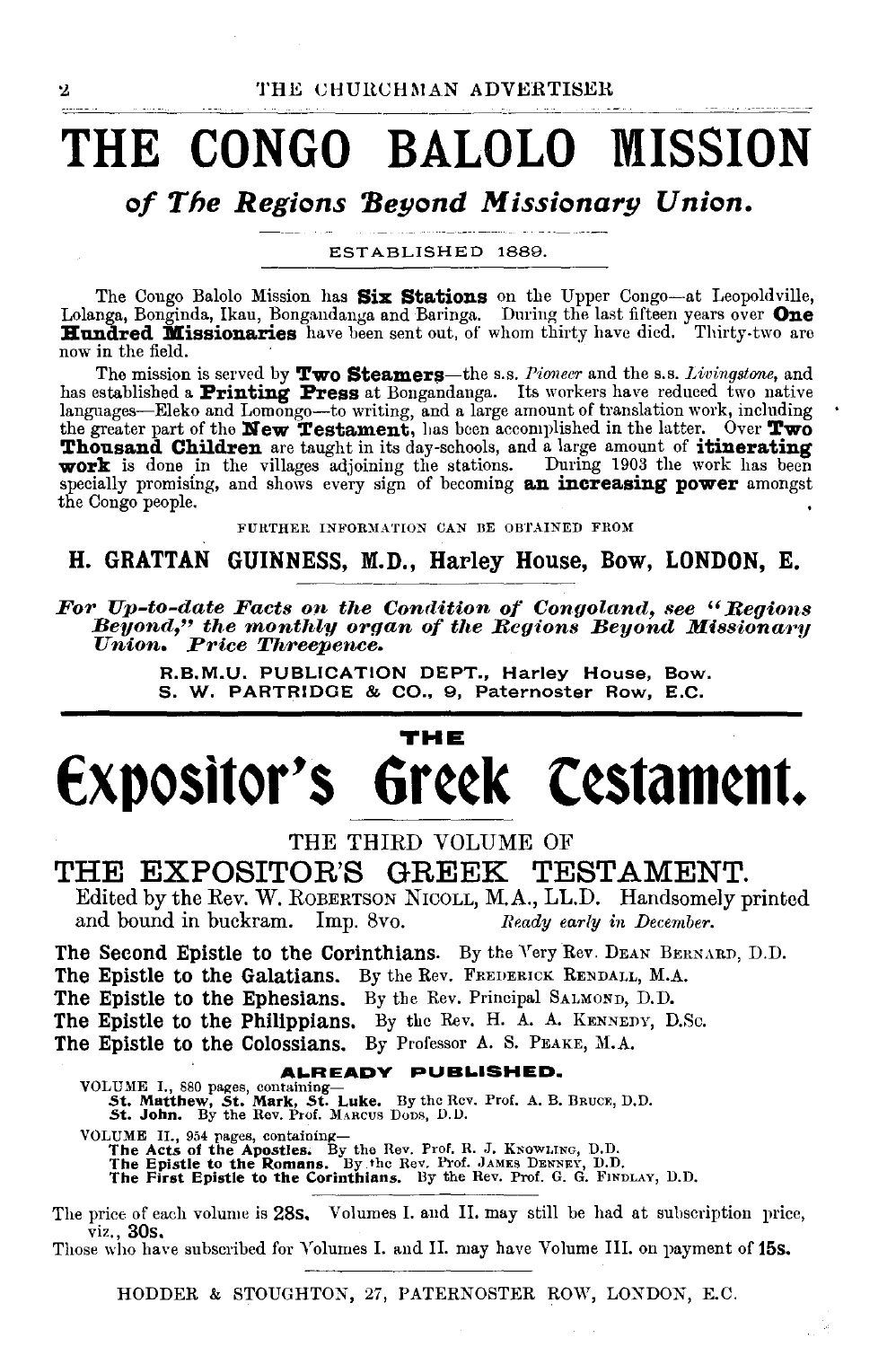THE CHURCHMAN ADVERTISER.



3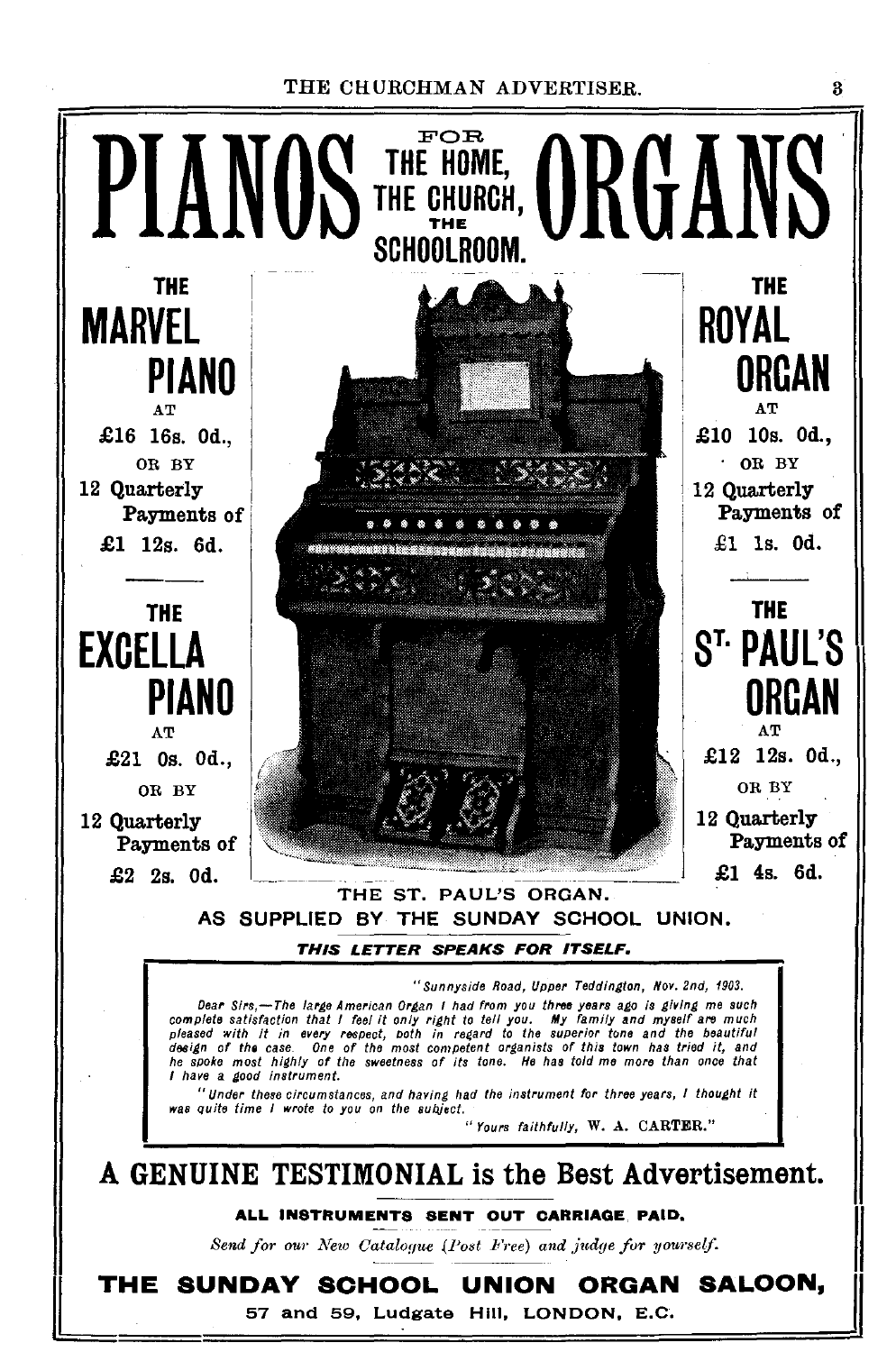# **THE ANCESTRY OF RANDALL THOMAS DAVIDSON, D.D.**

*(Archbishop of Canterbury).* 

### H Chapter in Scottish Biography.

BY THE REv. ADAM PHILIP, M.A., LoNGFORGAN.

#### EXTRACT FROM PREFACE.

The accession to the See of Canterbury of a Scotsman, the second within a generation, is an event of some interest to his countrymen. Amongst his Enghsh friends and admirers, there must be those who would like to know the streams of life and thought that have helped to form and enrich the Primate.

This sketch is intended to meet such a wish; If it tells of men who have lived and acted in less prominent spheres of service, it also speaks of men who had an intelligent and generous outlook on life, of men who fought bravely for the truth of God, and stood up fearlessly for the rights of the Christian people.

ELLIOT STOCK, 62, PATERNOSTER ROW, LONDON, E.C.

Now Ready. In demy 8vo., clear type, with 23 Illustrations, about 400 pages. Cloth. Price 7s. 6d.

### **WHAT HATH GOD WROUGHT.**

#### AN AUTOBIOGRAPHY by the REV. CANON RICHARD HOBSON,

Late Vicar of St. Nathaniel's, Windsor, West Derby, Liverpool.

With an Introduction By the RIOHT REV. F. J. CHAVASSE, D.O., *Bishop of Liverpool.* 

"The book appears to have a special message for the critical days in whlch we are now living."-F. J. CHAVASSE, D.D., Lord Bishop of Liverpool.

" It would form a very suitable and useful present to any young clergyman." *-English Chw·chmun.* 

SECOND EDITION, REVISED. In demy 8vo., stiff cover, price 7s. 6d. net.

### **THE DOCTRINE OF THE DEATH OF CHRIST.**

*In Relation to "The Sin of Man," "The Condemnation of the Law," and*  " *The Dominion of Satan."* 

By the REV. NATHANIEL DIMOCK, A.M., Late Vicar of St. Paul's, Maidstone.

With an INTRODUCTION by the REV. H. G. GREY, *Principal of Wycliffe Hall, Oxford.*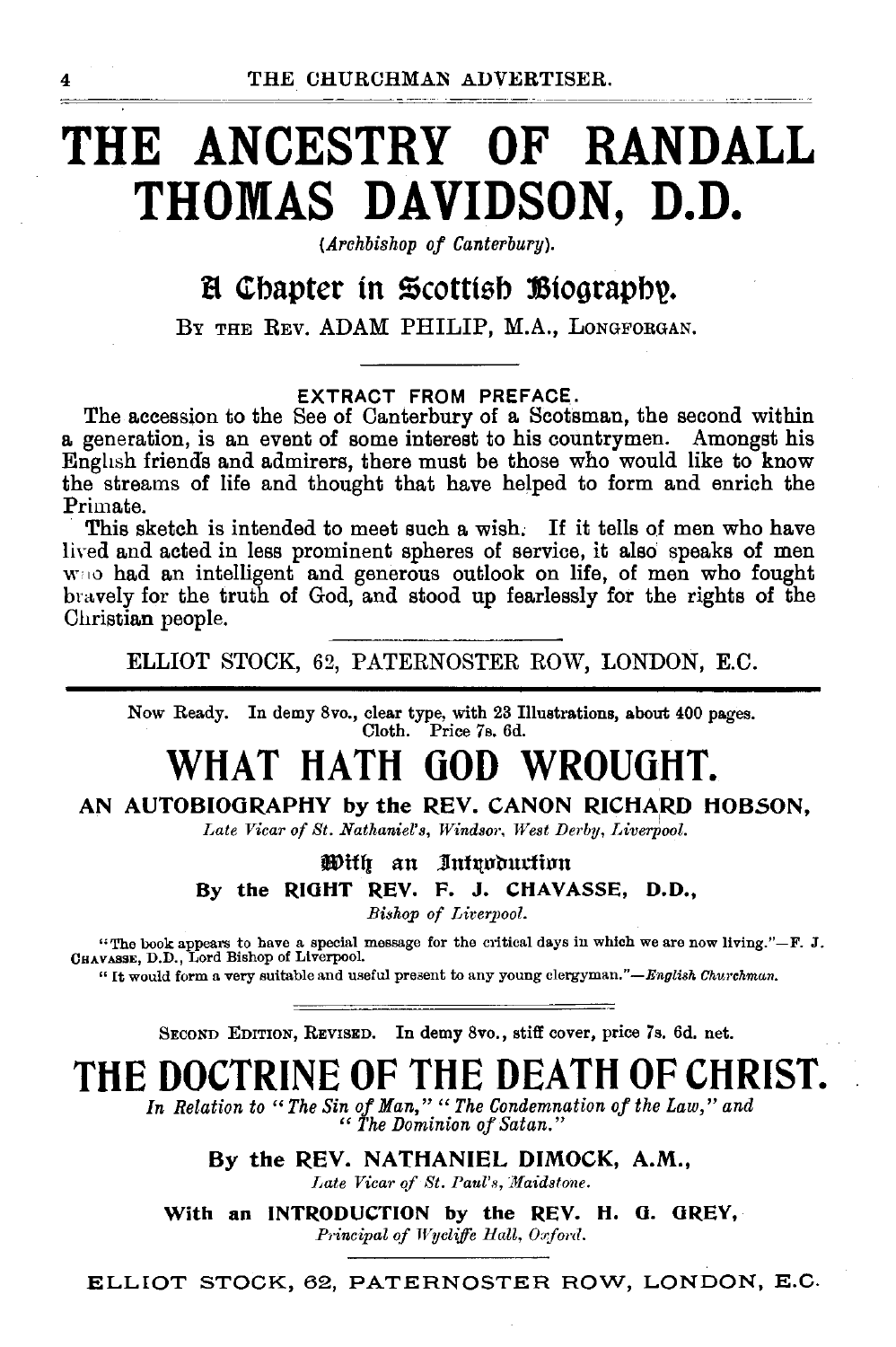### CHURCH REGISTERS (8 kinds). CHURCH DOOR NOTICES (3 kinds). **SERVICE TABLES. Choir Notices (8 kinds).**

OFFERTORY BOOKS AND FORMS (9 kinds). **CHURCH CERTIFICATES for Baptisms, Banns. Marriages, and Burials.** 

SPECIMENS AND PRICES WILL BE SENT ON APPLICATION.

LONDON: BEMROSE & SONS. Limited. 4 Snow Hill. E.C.: and DERBY.

In crown 8vo., cloth, gilt lettered, with illustrations. Price, 2/6 net.

# A FAITHFUL MINISTER.

### **a Brief Memoir of the fate**

REV. WALTER SENIOR, M.A.

ELLIOT STOCK, 62, PATERNOSTER ROW, LONDON, E.C.

THIRD EDITION.

In square crown 8vo., handsomely bound in cloth, and fully illustrated. Price 6s. net.

# IN A MINSTER GARDEN.

A CAUSERIE OF THE OLD TIME AND THE NEW.

### By the DEAN OF ELY.

A Charming Succession of Gossiping Chapters.

With many quaint and picturesque Hlustrations of the Rooks and Corners of Elp Cathedral and its Surroundings.

" A delightful book; contains numerous pleasing illustrations of Ely Minster and garden and the cover is tastefully designed."-Church Bells.

"It is a book to possess and dip into very often, betraying the personality of the writer, and teaching much that is well worth learning of the past, especially that past connected with the old minster."-Bookman.

" "In this volume Dean Stubbs reveals himself as a verse writer of no mean ability."—Globe.<br>"Succeeds in bringing before us the wealth of historical, legendary, literary, and scenic material connected with Ely."—Daily Grap

"A book which has infused into it the charm and the calm restfulness of the cathedral<br>close. The Dean gives us an olla-podrida of history, poetry, anecdote and dialogue. There is<br>a mingled flavour of scholarship, music, an World.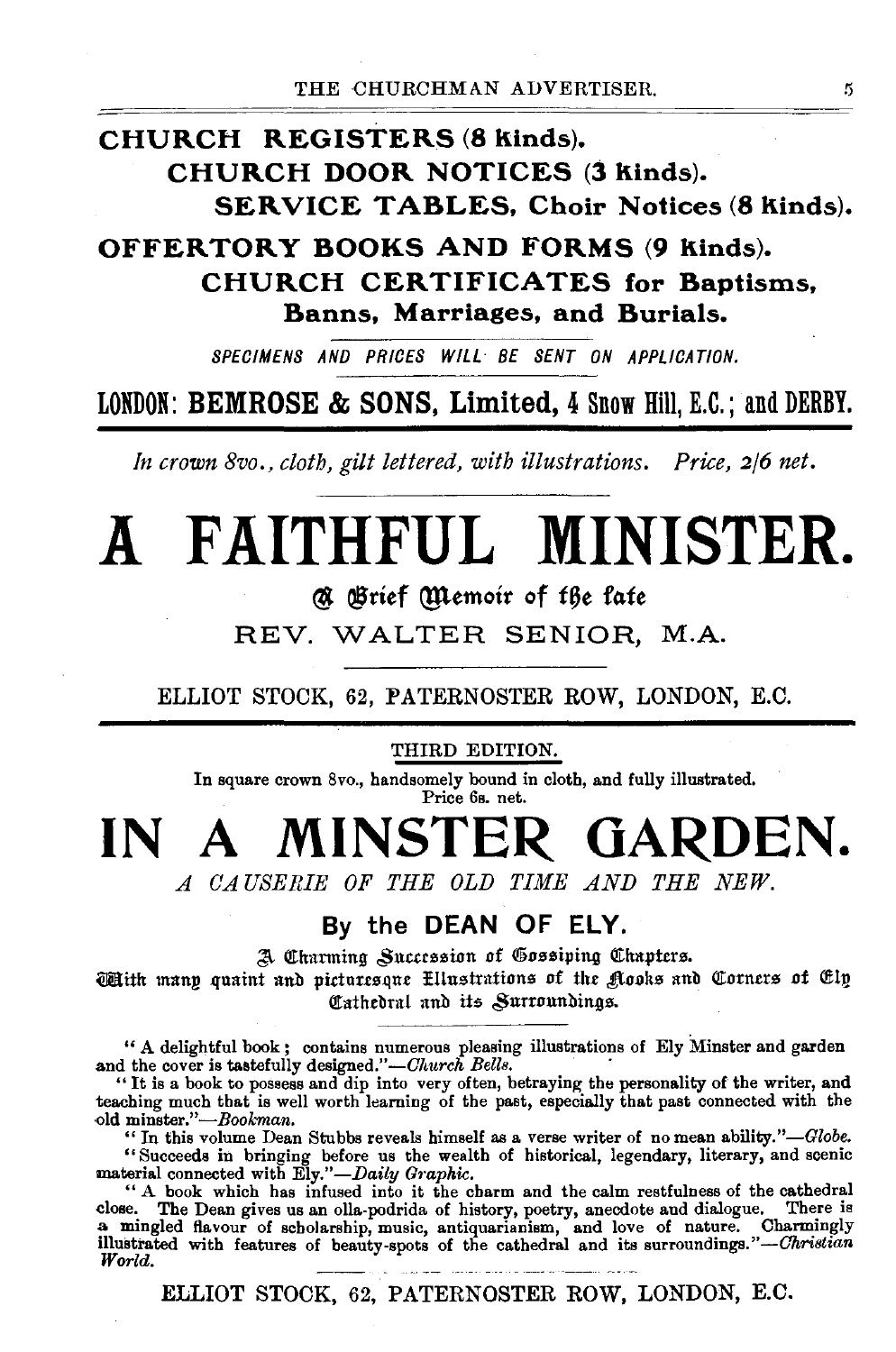#### SECOND EDITION.

*In* 32mo. *size, cloth limp, for the pocket,* 2s. *net. Also for Presentation, in leather binding, 3s. net; in Lambskin, 3s. 6d. net; and in Persian Calf, 4s. 6d. net.* 

# **THE PEOPLE'S PSALTER** :

 ${\mathfrak{A}}$  plain Book for tbose who wish to use the Dsalms in Church with intelligence and devotion.

### By the Rev. G. W. S. WALPOLE, D.D.

Examining Chaplain to the Archbishop of York, Rector of Lambeth.

This book might well be described as the Church-goers' Psalter, for its object is to give ready help in the Church rather than in the study, to the ordinary worshipper, who oftentimes finds it difficult to give a meaning to the Psalms he is invited to sing, rather than to the student.

It has three features:—

- 1. A very brief introduction to each Psalm, setting forth its probable origin, its application in the Christian Church, and the use to which it has been or may be put.
- 2. Clearly-set-out divisions with interpretative headings, so that anyone may be able to see the progress of the thought of the Psalm.
- 3. Very short explanatory footnotes, dealing with any serious difficulties of the text.

There is, in addition, an introduction showing how the Psalms may be used. In this the author divides them into four great groups: (1) Messianic, (2) Social, (3) Missionary, (4) Devotional, and his endeavour is to show how the Psalms, whether as Intercessions, Thanksgivings, or Meditations, meet the needs and difficulties of the present day, and provide a ready means for lifting them out of their earthly surroundings into the spiritual atmosphere of God. The principle adopted in their interpretation is to ground it on the original historical foundation, where it may be known, and it is hoped that in this way any serious criticism of it as mystical or extravagant may be met. The outline, for such only it is, will need thought and attention, but a few minutes in the Home, or, still better, in the Church, before the service begins will be sufficient to get a clear grasp of its meaning. It has been bound and printed in such form as to be readily carried, and contains the Canticles, so that to those who know the Prayers no other book but one containing the Hymns would be necessary.

#### Recommendations and Extracts from Reviews.

"The book seems to be admirably adapted for ita purpose, and I trust it will have a very wide usefulness."-BISHOP OF DURHAM.

"This is the kind of book which I have long wished to have for use in Church, and after using it I find it a real help."-Dn. LocK. " I am very glad to have it and shall try to u•e it. It appears to answer what people

much want-a real guide to the meaning of Psalms for practical purposes."-ARCHDEACON MACKABNESS.

"A delightful little book, not a commentary or a fresh translation, but simply an in-telligent and natural explanation of the Prayer-Book Psalter."-Scottish *Guardian.*  "A most timely and practical volume."-Rock.

"Here an attempt has been made to give us the Psalter in its up-to-date setting.  $\dots$ The Psalms are suitably divided in accordance with the subjects treated.<sup> $\ddot{\nu}$ </sup>-Life of Faith.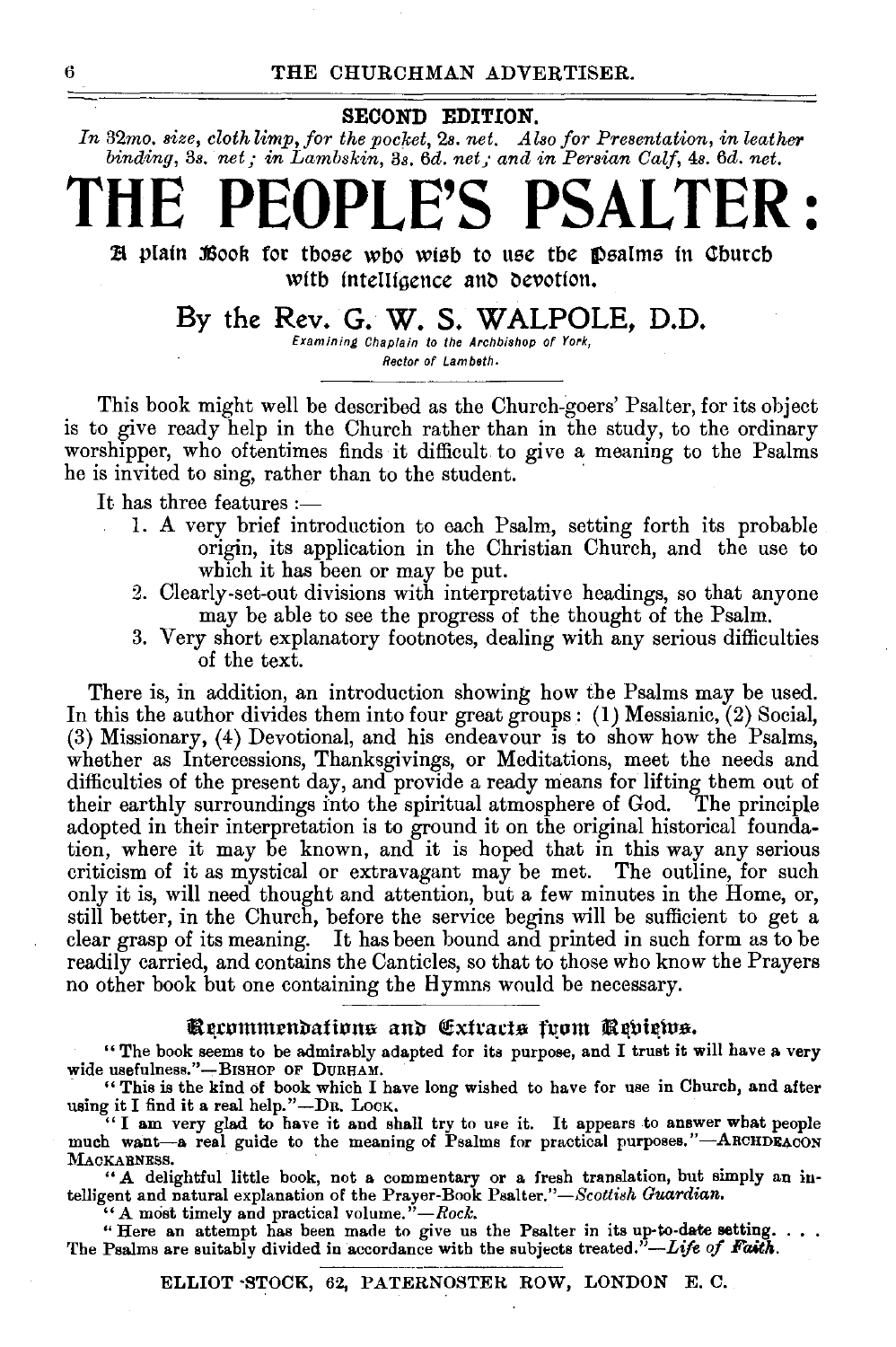### BOOKS FOR LENT & CONFIRMATION.

By the Rev. CHARLES BULLOCK, B.D., Formerly Rector of St. Nicholas', Worcester; Editor of *The Fireside* and *Home Words*.

 $I.$  II. II.

# The Story of Naaman;

**or, Sin and its Cure.**<br>The Old Gospel is Ever New." The Gospel, in sue ou compet is a severally in every the uterance<br>its essential simplicity, is a truly the utterance<br>of what may be termed the "historic Parable" of<br>Navanna's Story in the Old Testament as it is the<br>uterance of the Divine best to produce a companion volume to his former<br>book, "The Way Home," which he trusts, by God's<br>blessing, may help to fasten the minds of anxious<br>and inquiring readers on the same essential verities<br>of Gospel Truth, which nently dwelt upon than they used to be.-The Preface.

*A New Edition. Tenth Thousand. Cloth Gilt, 1s. 6d.* THE WAY HOME:  $\overline{\mathrm{EVER}}$   $\overline{\mathrm{NEW}}$  :  $\overline{\mathrm{AP}}$  an Earthly Story with a Heavenly Meaning.

Price 1s. 6d.

#### NOTICES AND REVIEWS.

"I think it worthy of the character of 'The Way Home.' "-Canon Hugh Stowell, M.A. **"** We heartily hope it may have a large circula-

tion."--Church of England Magazine.<br>
"Replete with Gospel truth."-The *Rev. Dr. Bonar.*<br>
"We very cordially recommend it."--Christian

*Advocate.* "It is a book for masters and servants, for "It is a book for masters and children, for old and poor, for the self-<br>old and young, for rich and poor, for the selfrighteous and self-condemned, for the penitent and impenitent; may it have a wide circulation!"<br>-*Rev. Canon Marsh, D.D.* 

New Edition, in rich cloth gilt, bevelled gilt edges, with Illustration, price ls., post free.

### THE FORGOTTEN TRUTH;

OR,

The Gospel of the Holy Ghost, with Selected Ibymns of the Spirit.

### A SELECTED LIST OF PUBLICATIONS FOR EASTER GIFTS.

Cloth gilt, for Presentation, 3s. 6d. "THE POET OF HOME LIFE." By ANDREW JAMES SYMINGTON, F.R.S.N.A. With<br>Centenary Papers by the Very Rev. Dean Farrar,<br>D.D.; the Rev. John Callis, M.A.; Canon Wilton,<br>M.A.; the Rev. Charles Bullock, B.D., and others.<br>With Twenty-four Fine Art Illustra

Illustrated Edition of the Popular Work. Large crown Svo., cloth gilt, bevelled, 5s.

DAYSPRING: A Story of the Time of William Tyndale. By the late EMMA MARSHALL, Author of "Mother and Son," etc.

In large crown 8vo., bevelled cloth gilt. Price 3s. 6d

"MATCHES THAT STRIKE." Edited by the Rev. CHARLES BuLLOCK, B.D.

By the same Author. Cloth gilt, with Portrait, 2s.

"THE MAN OF SCIENCE THE MAN OF GOD." Leaves from the Life of Sir James Y. Simpson. A valuable little work for all interested in Christian Missions.

By the same Author. New Edition. Cloth gilt, with Seven Portraits, 5s.

THE CROWN OF THE ROAD. Leaves from Consecrated Lives.

Handsome bevelled cloth gilt, 3s, 6d.

WONDERLAND WONDERS. By the Rev. JOHN ISABRLL, F.E.S., Anthor of "The Insect World," etc. Many first-class Illustra-<br>tions by Louis WAIN and others.

Crown 8vo., printed on antique paper, red border, forming a Handsome Volume for Gift or the Library. Price 5s.

NEW CENTURY HYMNS for the Christian Year. By the Rev. F. W. ORnE WARD, B.A., Author of'' Matin Bells," etc.

Handsomely bound, with Illustrations, 346 pages,<br>THE SHADOW LIFTED; or, The

Home Magnet. By ANNIE Lucas, Author of "Leonie."

Cloth gilt. Illustrated. Is. 6d. each.

THE STORY OF OUR CHURCH. By the Rev. CHARLES BuLLocK, B.D. Three Volumes of this work are now ready.

SUNRISE IN BRITAIN: How the Light Dawned.

THE ECLIPSE OF TRUTH: How the Light was obscured.

DARK DAYS IN ENGLAND, and the Dawn of Beformation Light.

Bishop Ryle wrote: " I am heartily glad 'Sun-<br>rise in Britain' has been published."<br>Bishop Pakenham Walsh wrote: " A clear and

reliable book."<br>"Every Englishman should read it, and every schr ol should make it a standard book.-Review.

New Edition Now Ready, with 32 extra pages and three additional Illustrations. Crown 8vo., cloth gilt, Is. 6d.

London: "HOME WORDS" Office, 11, Ludgate Square, Ludgate Hill, E.C.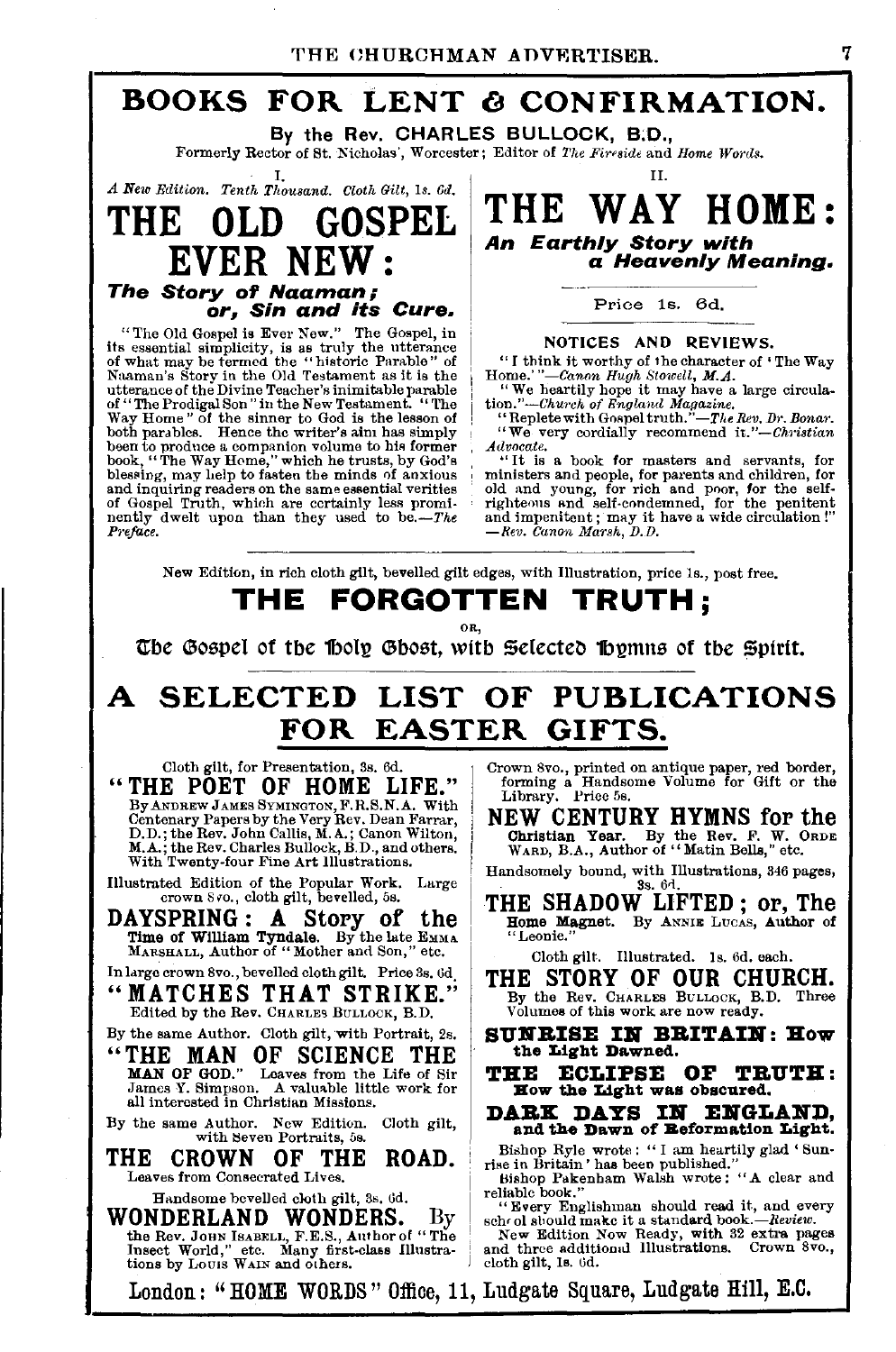#### **FOURTH EDITION NOW READY.**

*In crown 8vo., cloth, gilt l61tered, price* 2s. *6d. net.* 

### **VITAL RELIGION;**  OR,

### The Personal *S*inowledge of Christ.

### BY **Rev. G. H. S. WALPOLE, D.D.,**

*Principal of Bede College, Durham.* 

THE aim of the Author in this work is to show that true religion is essentially a matter of personal experience, that it is the power created by an intelligent realization of an actual fellowship with a Living Person as clearly traceable in the daily events of life as in the various ministries of grace, that it pervades what is called the secular side of life as closely as the religious. The character of this Fellowship as indicated by the word Friendship is first examined and explained. The way by which it is attained is then pointed out, and there follows a consideration of its actual experience in the personal life of Thought, Work, and .Suffering, as well as in the wider life of the Church.

The question is purposely treated in a broad, practical and popular way, in the hope that it may attract the attention of those who, whilst they seldom read books of a devotional character, are interested in any work that goes to prove that man's life, insignificant as it appears to be, is subjected to Divine Interference and Guidance.

#### **Extracts from Reviews.**

"The keynote of this interesting and beautiful book is the thought that religion is essentially the life of friendship and intimacy with God revealed in Jesus Christ. . . . We have no hesitation in saying that Dr. Walpole has given us a work of real spiritual value, and have no hesitation in saying that Dr. Walpole has given us a work of real spiritual value, and<br>we heartily commend it to all thoughtful readers, especially to those who lament the 'decay of<br>experimental religion.' The pres problem how 'to find a basis for faith in actual experience.'"-Guardian.

"Dr. Walpole writes with a true moral passion. He pleads for a deeper, more intimate, more vital knowledge of God. Nothing could be more appropriate in a series calling itself 'The Church's Outlook for the Twentieth Century' than a volume like this, that sends us back to the fountain and source of all spiri

"The perusal of that high-toned book bas been to us a source of refined pleasure."- *Weekly*  Leader.

"We must congratulate Dr. Walpole on having produced a very valuable work. It is of supreme importance that the personal element in religion should not be neglected, and that due attention be paid to the development of inner spiritual life. Dr. Walpole calls attention to real needs, and he gives excellent advice as to the means of satisfying them."-Pilot.

"No one who wishes to follow his argument will regret the half-crown it costs, so exceedingly helpful and uncommon is his treatment of the profoundest of all subjects-Living Union with our Living Lord."-Church Bells.

what our Living Lota and interesting presentation of a perennially important subject. . . . The<br>book is characterized by a spirit of true devotion to our Lord, and is marked throughout by<br>earnestness of thought and appeal

words, we like the book and we like the personality which  $se\epsilon$ ms to lie in peace and confidence behind *it."-Saint Andrew.* 

" There is a deal of force in the author's words about marriage, the shams of so-called

worship, prayer, attitude, and daily duty."-*Family Churchman.*<br>
"Many and weighty thoughts are expressed on the subject, which deserve careful<br>
consideration."-*Liverpool Mercury*.

8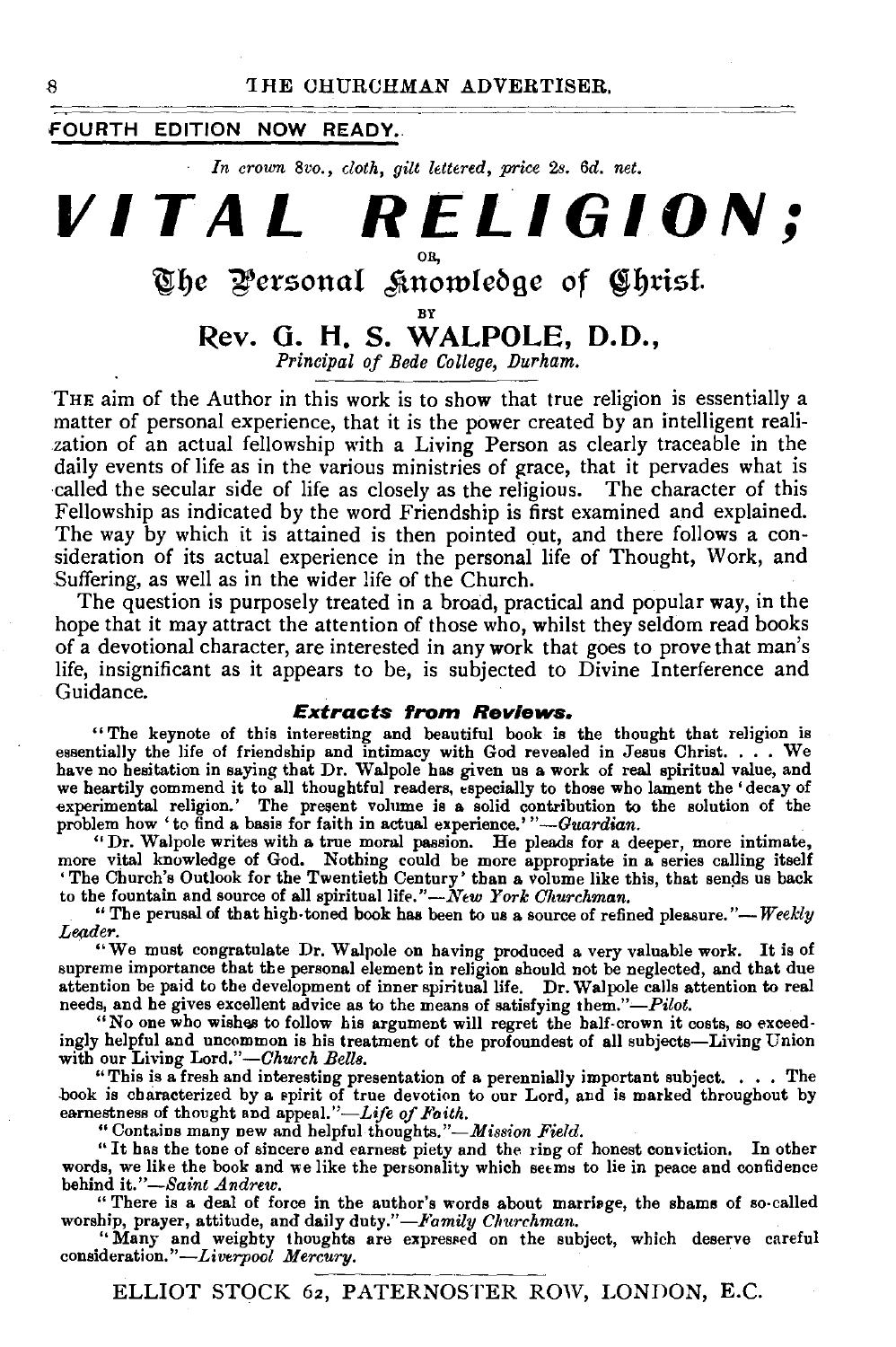# The *M*ational Protestant Church Union.

To Maintain the Principles of the Reformation as set torth in the Praver Book and Articles of the Church of England.

President-W. D. CRUDDAS, Esq. Chairman-The Rev. Prebendary WEBB-PEPLOE, M.A. Treasurer-T. F. VICTOR BUXTON, Esq. Secretary-Sir C. ROBERT LIGHTON, Bart.

The Bational Drotestant Church Union witnesses for-

- 1. The supremacy and sufficiency of the Holy Scriptures as the Word of God.
- 2. The sole and sufficient efficacy of the sacrifice of the Lord Jesus Christ upon the Cross.
- 3. The justification of man by faith only in the Lord Jesus Christ.
- 4. The right of every believer to direct and unimpeded access to God, through Christ.
- 5. The freedom and sovereignty of the work of the Holy Spirit in sanctification.

#### WILL YOU HELP THIS IMPORTANT WORK?

For List of Publications, Terms of Membership, etc., apply to the Secretary, N.P.C.U. 324. REGENT STREET. LONDON. W.

### "LIBERATOR" Fi

Datron: H.R.H. PRINCE CHRISTIAN.

£10,000 required to Relieve New and Urgent Cases.

HUNDREDS of aged and afflicted victims, so cruelly robbed of their life-savings by the great Liberator Fraud, just as they were hoping to enjoy the fruit of their industry and thrift. Many of them are members of the Church of England. Cheques and P.O.'s should be sent to the Secretary, Rev. J. STOCKWELL WATTS, 16. Farringdon Street, E.C.



Strand, London W.C.

In crown 8vo., cloth, gilt lettered. Price 2s. 6d. net.

### God and the Sinner: OR.

**Some Fundamental Truths of Christlanity: Illustrated from the Parable of the** Prodigal Son.

By Rev. Canon DENTON THOMPSON. M.A.<br>Rector of North Meols, Southport.

The contents formed the substance of a series of addresses to men delivered in Emmanuel Church, Southport.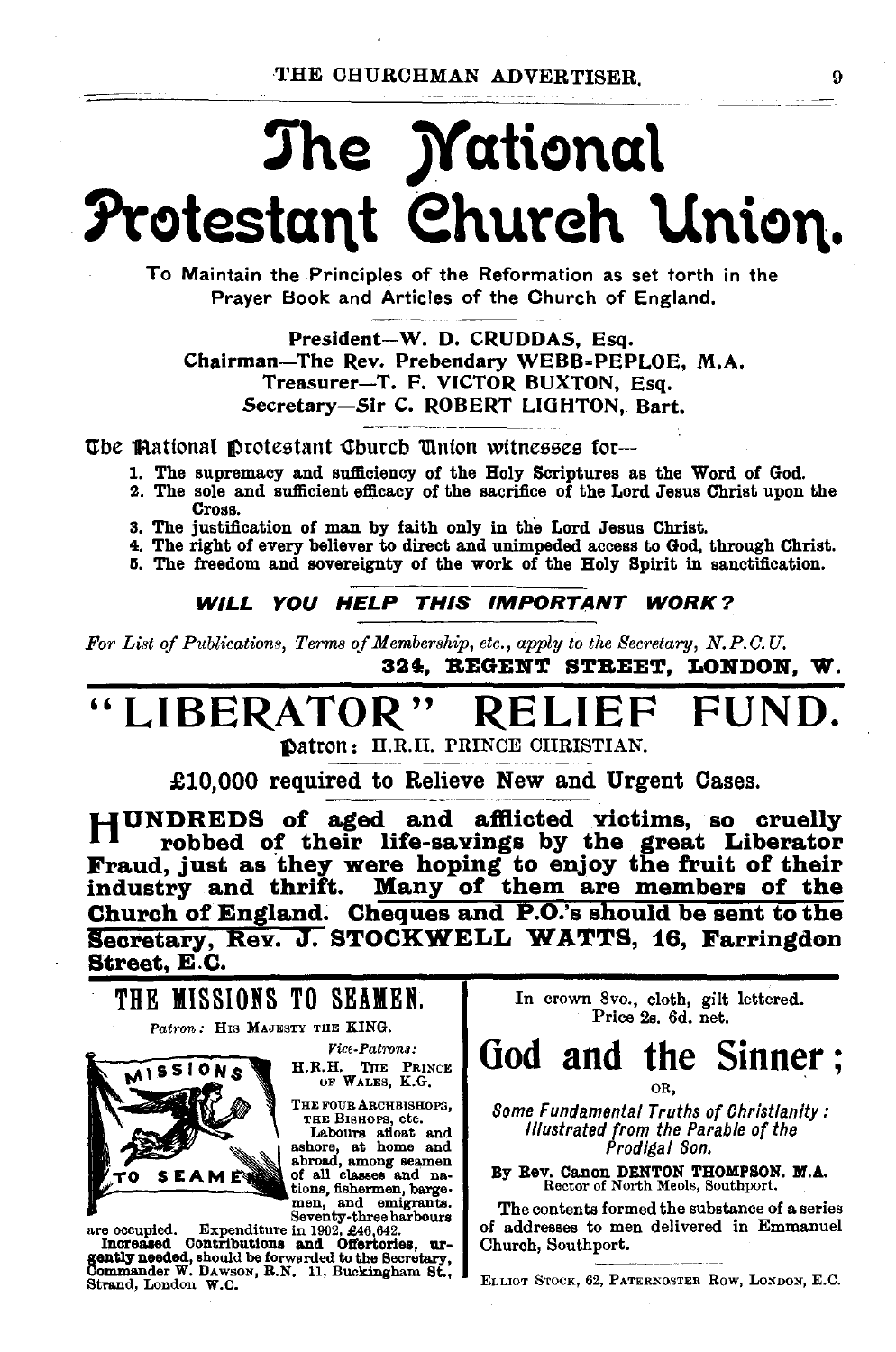#### BY THE LATE LORD BISHOP OF LONDON.

In foolscap Svo., tastefully printed and bound, price 5s.

### COUNSELS FOR CHURCHPEOPLE.

FROM THE WRITINGS OF

THE RIGHT HON. AND RIGHT REV. MANDELL CREIGHTON, D.D.,

*The late Lotd Bishop of London.* 

SELECTED AND ARRANGED BY J. H. BURN, B.D.

"It would be difficult to overestimate the value of a book like 'Counsels for Churchpoople.' Bishop Creighton is invariably clear, seusible, and suggestive, and his manner of treatment is admirably united to the mental habits of the *time."-Littrature*.

#### UNIFORM WITH THE ABOVE.

Tastefully printed and bound. Price 5s., post free.

### **THE LIFE OF CHRISTIAN SERVICE** ·

#### @: @ooft of ~koofionCtf t'6oug6fa.

From the Writings of F. W. FARRAR, D.D., F.R.S., Dean of Canterbury. Selected and arranged by J. H. BuRN, B.D.

"An exceedingly valuable work, full of the choicest gems, brilliant and penetrating. Many a dull hour can be made bright and cheerful by studying the thoughts of the venerable Dean as depicted in the pages of "The Life of

Tastefully printed and bound, gilt top. 5s.

### **)'(ELPS TO FAITH AND PRACTICE:**

### **(3)** (Book of Devotional (Readings.

From the Writings of HENRY SCOTT HOLLAND, M.A., Canon and Precentor of St. Paul's. Cathedral. Selected and arranged by J. H. BuRN, B.D.

"It will greatly please the admirers of the orator and preacher, and gratify his friends as a remembrance<br>of his deeds of kindness."--Churchwoman.<br>"There is not a page which does not contain a helpful thought or an inspir

*Gazette.* "We can recommend the book to those who have but little time for devotional reading."--Church Review.<br>"We can recommend the book to those who have but little time for devotional reading."--Church Review.

**SECOND EDITION.**—In foolscap 8vo., tastefully printed and handsomely bound, price 5s.

### **HELPS TO GODLY LIVING:**

 $\alpha$  Boott of Devotional Choughts.

From the Writings of the Right Honourable and Most Reverend FREDERICK TEMPLE, D.D., LORD ARCHBISHOP OF CANTERBURY. Selected and arranged, with His Grace's permission, by J. H. BURN, B.D.

"We shall be surprised if this quiet little book does not do a solid amount of good on these lines. Church-<br>men will receive it with a cordial welcome."—*Guardian*.<br>"The book is a distinct aid to devotional literature, th

value."-*Family Churchman*.<br>"A good and suitable aid to meditation."-Church Family Newspaper.

"The work is likely to prove a helpful addition to devotional literature."—Aberdeen Journal.<br>"It is a beautiful book. The best possible souvenir of Archbishop Temple.—Expository Times.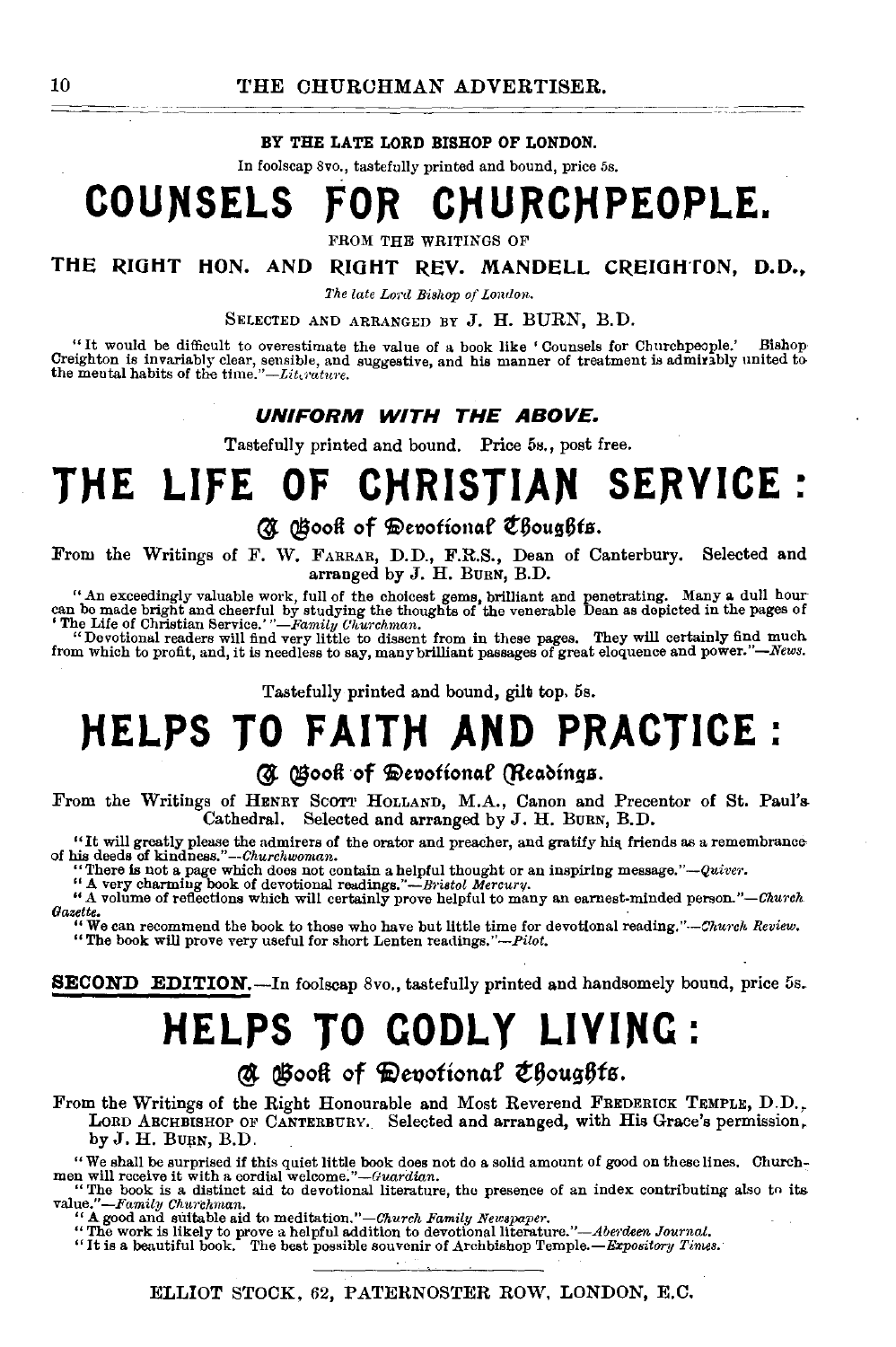#### COOK'S CONDUCTED TOURS. HOLY WEEK AND EASTER IN ROME.

Including Paris, Marseilles, Cannes, Nice, Monte Carlo. Genoa, Pisa, Rome, Naples, Vesuvius, Capri, Sorrento, Castellamare, Pompeii, Florence, Venice, Milan, and Lucerne, leaving London March 18th and 24th.

Special Short Tours to Italy, March 26th, April 2nd, etc., occupying three weeks, visiting Turin,<br>Rome, Naples, Pompeii, Vesuvius, Florence, Venice, Milan, and Lucerne.<br>Rome and Back for Eleven Guineas, leaving March 23rd

EASTER AT JERUSALEM.<br>To Jerusalem (for the Easter Ceremonies of the Greek Church), Bethlehem, the Dead Sca, Jordan,<br>Jericho, Alexandria, Cairo, Pyramids, etc., leaving London March 21st.

lllw~trated *ProgrammeB Free.* 

THOMAS COOK & SON, Ludgate Circus, London, and Branch Offices.

TRADING COMPANY, having made CERTIFIED PROFITS of

### *200 per cent.*

during past eighteen months' trading on its subscribed capital, and desirous of increasing their business, are open to ACCEPT SUMS aggregating to

### *£5,000,*

either by way of Ordinary Shares or Debentures. Solicitors or principals only need apply, and must state definitely amount prepared to invest.-Address, ''Opportunity,'

CHAS. TAYLER & CO.'S Advertisement Offices, 30-32, Fleet Street, E.C.

### EDUCATIONAL.

### WEYMOUTH COLLEGE. DORSETSHIRE.

Public School for Professional Classes, Clergy, Officers, Barristers, etc., conducted on Church of England principles. Best secular education. Junior House recently opened. Governors: E. S. HANBURY, Esq. (Chairman), BISHOPS OF DURHAM and LIVERPOOL, DEANS OF CANTERBURY and PETERBOROUGH, PREBENDARY WEBB-PEPLOE, and others.

Apply, Head Master.

### **ST. MICHAEL'S COLLEGE,**  Near TENBURY, WORCESTERSHIRE.

ROYS thoroughly prepared for Public Schools. Most healthy situation; large playing fields and Fives Courts; separate cubicles. Head master, REV. W. A. RENWICK, M.A., late Scholar of Hertford College, Oxford.

### APPLY: REV. THE WARDEN.

### **DAVENTRY GRAMMAR SCHOOL.**

Founded A.D. 16oo.

puBLIC SCHOOL EDUCATION at moderate cost. Resident staff of University Graduates in Honours. Entrance scholarships. Special terms for sons of clergy and medical men. Sound Church teaching, Healthy situation, 800 feet above sea-level. Good buildings. Large Playing-fields, Laboratory, Gymnasium.<br>Fives' Court. Experienced Matron.

Entrance Scholarship for Sons of Clergy materially reducing Fees.<br>For Prospectus apply REV. H JOHNSON, *Head Master.*